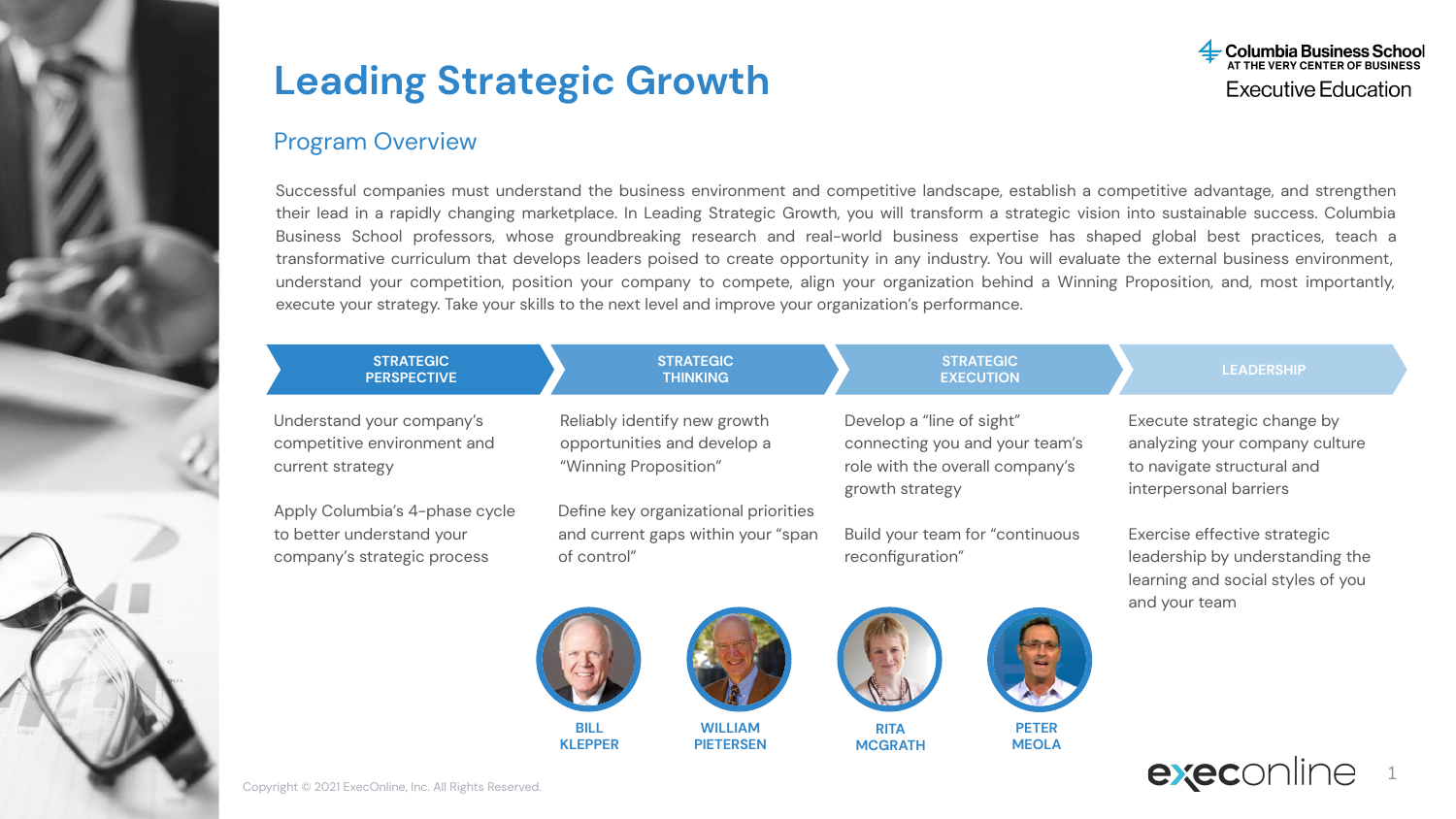### Key Conceptual Models

- **The Strategic Learning Process: Professor Willie** Pietersen's four-step process for developing and executing strategy – Learn, Focus, Align, Execute.
- **Social Styles:** A typological framework for understanding the social behavior of oneself and others: Analytical, Driving, Expressive and Amiable.
- **Marketbusting: Professor Rita McGrath's battery of** strategies for finding opportunities for growth, even in environments that do not seem to lend themselves to such opportunities.
- **Delay & Resistance Avoidance Strategies:** A proactive approach to identifying and surmounting potential sources of resistance to strategic change.
- **The Five Cs: Professor Willie Pietersen's system of** characteristics essential to successful strategic leadership – Choices, Clarity, Change, Courage, Compassion.



### Additional Program Features

- **Personal Assessment:** The TRACOM Social Style™ Assessment provides an analysis of participants' behavioral style; crucial for understanding and adapting behaviors to maximize strategic learning in an organization.
- **Video Case Study:** The "Biomet Case Study" follows the progress of this fictional pharmaceutical company's new leadership as they attempt to redefine strategy in the midst of rapid market change; illustrates the Strategic Learning Process in action.

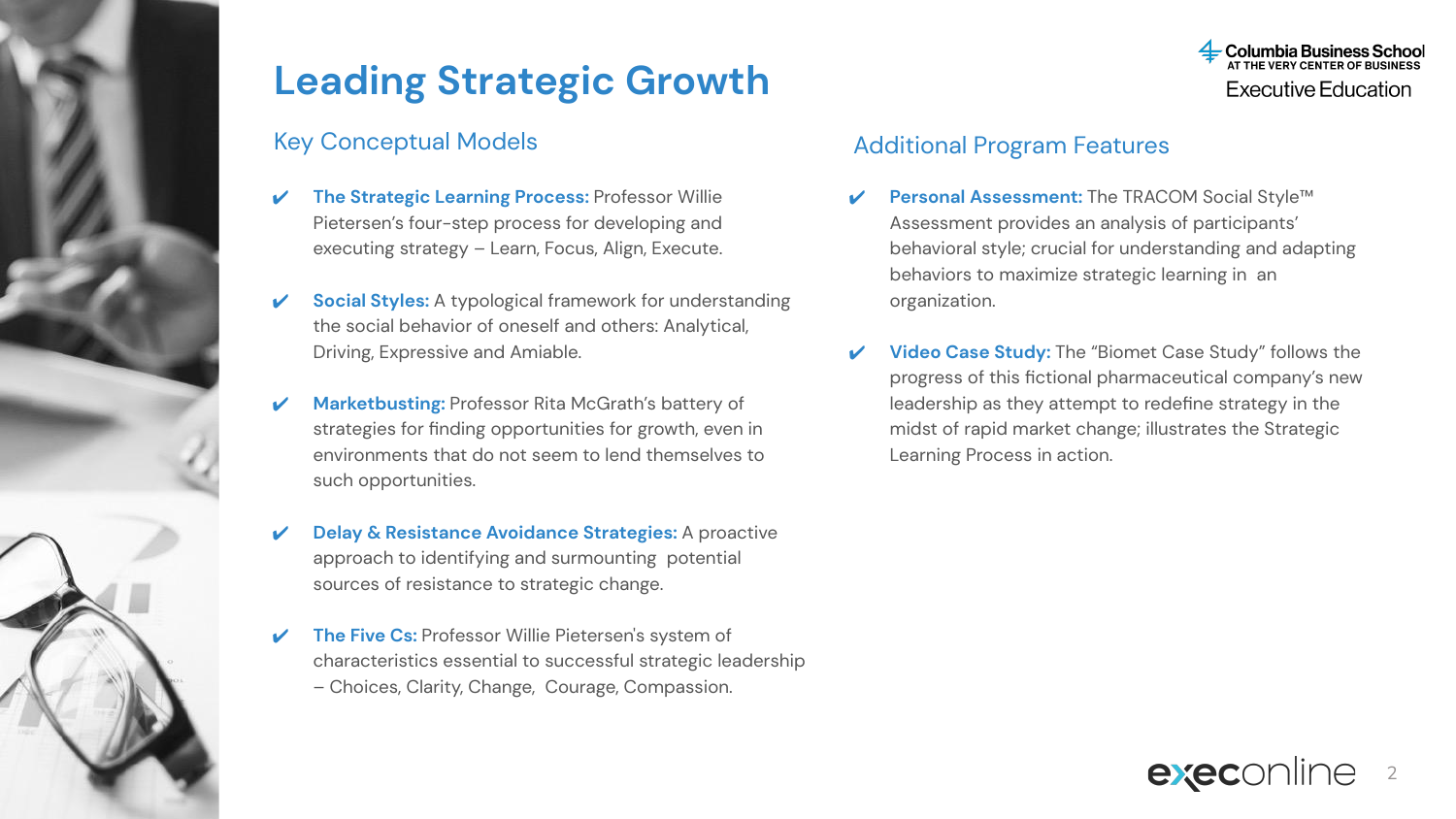### Curriculum: Week by Week

| <b>MODULE</b>                                                                                                                                          | <b>LECTURES [VIDEOS]</b>                                                                                                                                                        | <b>KEY LEARNING</b><br>You will be introduced to Columbia's 4-Step Strategic Learning process, a practical leadership<br>method for creating and executing breakthrough strategies. With guidance, you will choose a<br>key challenge facing your own business or functional area, which will serve as the basis for<br>your individual project in the program.                                                                                   |  |  |
|--------------------------------------------------------------------------------------------------------------------------------------------------------|---------------------------------------------------------------------------------------------------------------------------------------------------------------------------------|---------------------------------------------------------------------------------------------------------------------------------------------------------------------------------------------------------------------------------------------------------------------------------------------------------------------------------------------------------------------------------------------------------------------------------------------------|--|--|
| <b>One: Leading and Strategic Learning</b><br>Video Lectures: 92 Minutes<br>Assignments: 45 Minutes                                                    | The Key Questions Strategy Must Answer<br>The Winning Proposition<br>The Strategic Learning Model<br>The Difference between Strategy and Planning<br>Leadership Styles          |                                                                                                                                                                                                                                                                                                                                                                                                                                                   |  |  |
| Two: Situation Analysis - Five Areas of<br><b>Inquiry</b><br>Video Lectures: 88 Minutes<br>Assignments: 120 Minutes<br>Live Virtual Events: 90 Minutes | Learning through the Situation Analysis<br>Analyzing Customer Needs<br>Analyzing Competitors<br>Interpreting Industry Dynamics<br>Leadership Dimensions                         | Professor Willie Pietersen will detail the first step in the Strategic Learning Process: Performing<br>a Situation Analysis. Through the use of five areas of inquiry, new insights will emerge related<br>to your internal and external environment that will provide the groundwork for your strategic<br>choices. This "outside-in" perspective provides key customer and competitive insights.                                                |  |  |
| <b>Three: Marketbusting: Creating New Opportunities</b><br>Video Lectures: 81 Minutes<br>Assignments: 60 Minutes                                       | Marketbusting Strategies<br>Transform Your Customer's Experience<br>Transform Your Offerings and Their Attributes<br>Redefine Key Metrics<br><b>Exploit Industry Shifts</b>     | This week's Module focuses on the powerful concept of MarketBusting $-$ a set of strategies<br>developed by Professor Rita McGrath that help organizations find new opportunities for growth<br>by employing a set of five "lenses" and their associated tools. Rita's work serves as a powerful<br>complement to the Situation Analysis as you develop your Personal Strategic Case.                                                             |  |  |
| Four: Innovation Process and Winning at Value<br>Video Lectures: 92 Minutes<br>Assignments: 90 Minutes<br>Live Virtual Events: 90 Minutes              | Discovery Driven Planning<br>Achieving Healthy Disengagement<br>How to Make Your Strategic Choices<br>Intel and the Parmenides Fallacy<br>Define Your Key Priorities            | Dive into the real heart of strategy formulation: making your strategic choices after having<br>identified your strategic challenges in the Situational Analysis. From this work your winning<br>proposition will be formulated.                                                                                                                                                                                                                  |  |  |
| Five: Strategy Implementation - The Golden Rules<br>Video Lectures: 75 Minutes<br>Assignments: 90 Minutes                                              | Define the Gaps<br>Outline Business System Alignment<br>Recognize Your Role in Changing an Organization's Culture<br><b>Curse of Success</b><br>Managing to Three Bottom Lines  | With a winning proposition formulated the next step is identifying the areas of your<br>organization where efforts will need to be focused. Rewards and incentives and people and<br>processes will be evaluated in the context of creating alignment with your strategy.                                                                                                                                                                         |  |  |
| <b>Six: Overcoming Resistance and Leading</b><br>Change<br>Video Lectures: 87 Minutes<br>Assignments: 90 Minutes<br>Live Virtual Events: 90 Minutes    | Anticipating and Addressing Obstacles & Barriers<br>Delay and Resistance Analysis Table<br>Developing The Leadership Message<br>The 5 C's<br>DVP Model<br>• The Corporate Credo | Your Module experience concludes with practical methods for leading strategic change.<br>Professors Klepper, McGrath, and Pietersen provide culminating ideas and strategies and you<br>will develop and present your final strategy presentation, which will include the creation of a<br>leadership message and anticipation of obstacles and resistance and strategies to overcome<br>them. You are ready to lead change and strategic growth. |  |  |

3

execonline

**Columbia Business School**<br>AT THE VERY CENTER OF BUSINESS **Executive Education** 

\* Module = 1 Week \*\*Live Events may be subject to change NOTE: Orientation Pre-Requisite Work (90 minutes) and Final Presentation at end of program (90 minutes).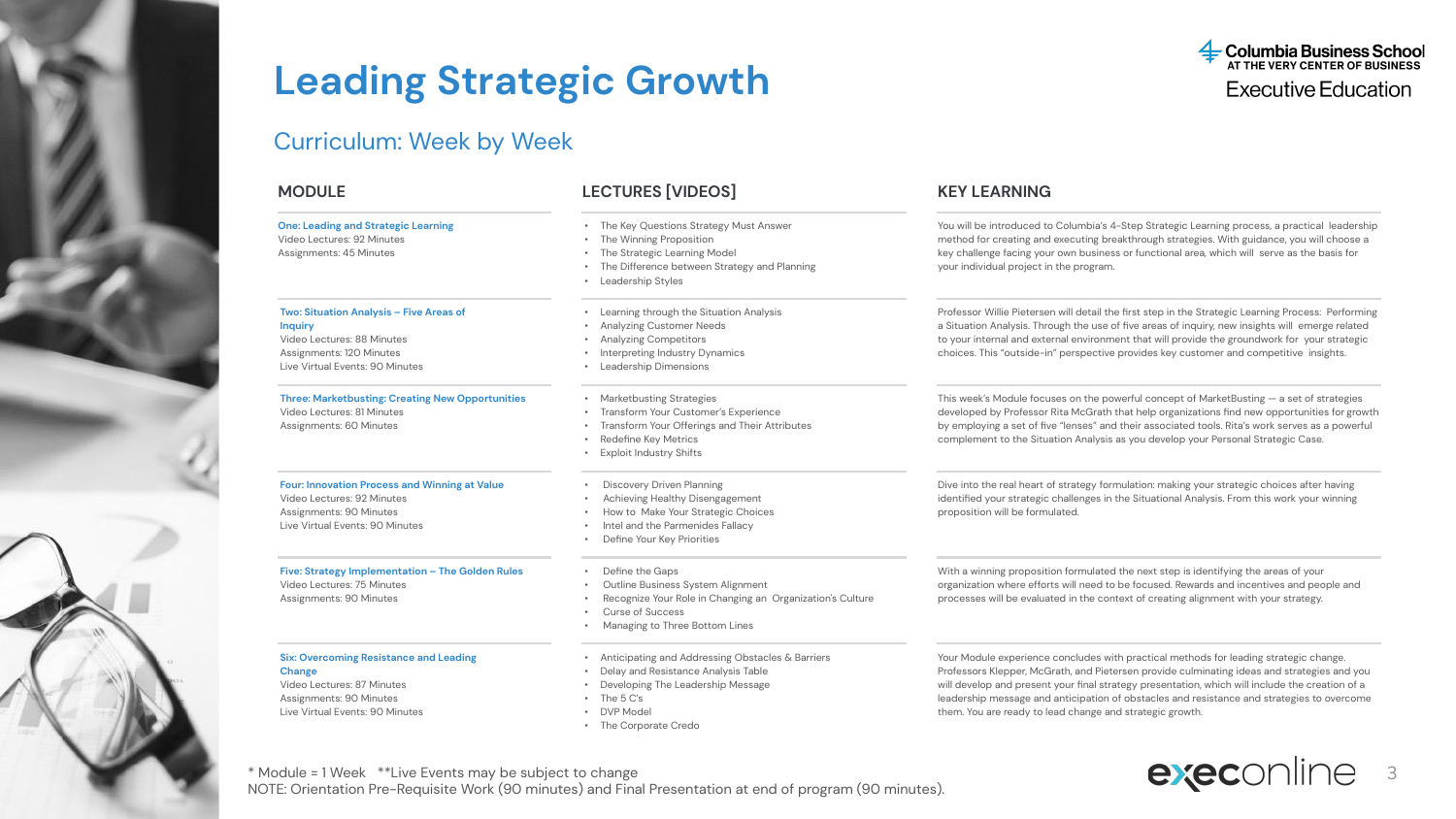### Project Examples



| <b>NAME</b>                                                                  | <b>DESCRIPTION</b>                                                                                                                                                                                                                                   | <b>PROJECTED</b><br><b>BUSINESS IMPACT</b>            | <b>PROJECTED</b><br><b>FINANCIAL IMPACT</b> |
|------------------------------------------------------------------------------|------------------------------------------------------------------------------------------------------------------------------------------------------------------------------------------------------------------------------------------------------|-------------------------------------------------------|---------------------------------------------|
| <b>Enhancing Digital</b><br><b>Platform</b>                                  | A Managing Director of Lending for a financial services<br>firm introduced a new data capability on their digital<br>platform to facilitate straight-through loan application<br>processing and increase their overall customer approval<br>ratings. | Reduced Risk 75%                                      | \$50,000,000                                |
| <b>Growing Market</b><br><b>Share in Low Yielding</b><br><b>Environments</b> | In an effort to provide needed products to an<br>underserved market, a Market Leader for an agriculture<br>company designed a competitive solution for growers<br>that farm low yield environments to gain market share.                             | <b>Increased Customer</b><br>Loyalty/Satisfaction 50% | \$1,000,000                                 |
| <b>Improved Tracking</b><br><b>Ability</b>                                   | By focusing his team's investments in technology that<br>provides package tracking, a District Vice President from<br>a consumer products company was able to improve the<br>quality of their tracking ability.                                      | Increased Quality 50%                                 | \$2,000,000                                 |
| <b>Network Crisis</b><br><b>Automation</b>                                   | A Senior Manager of Security Support at a technology<br>company developed a strategy to provide network<br>understanding of incidents and events using a<br>combination of automation and tool capabilities.                                         | Increased Efficiency 20%                              | \$500,000                                   |
| <b>Site Cost</b><br><b>Competitiveness</b>                                   | By increasing their product portfolio with competitive<br>costs, an Operations Director for a medical devices<br>company enabled the business to grow above branded<br>generic companies.                                                            | Increased Efficiency 60%                              | \$1,000,000<br>exec                         |